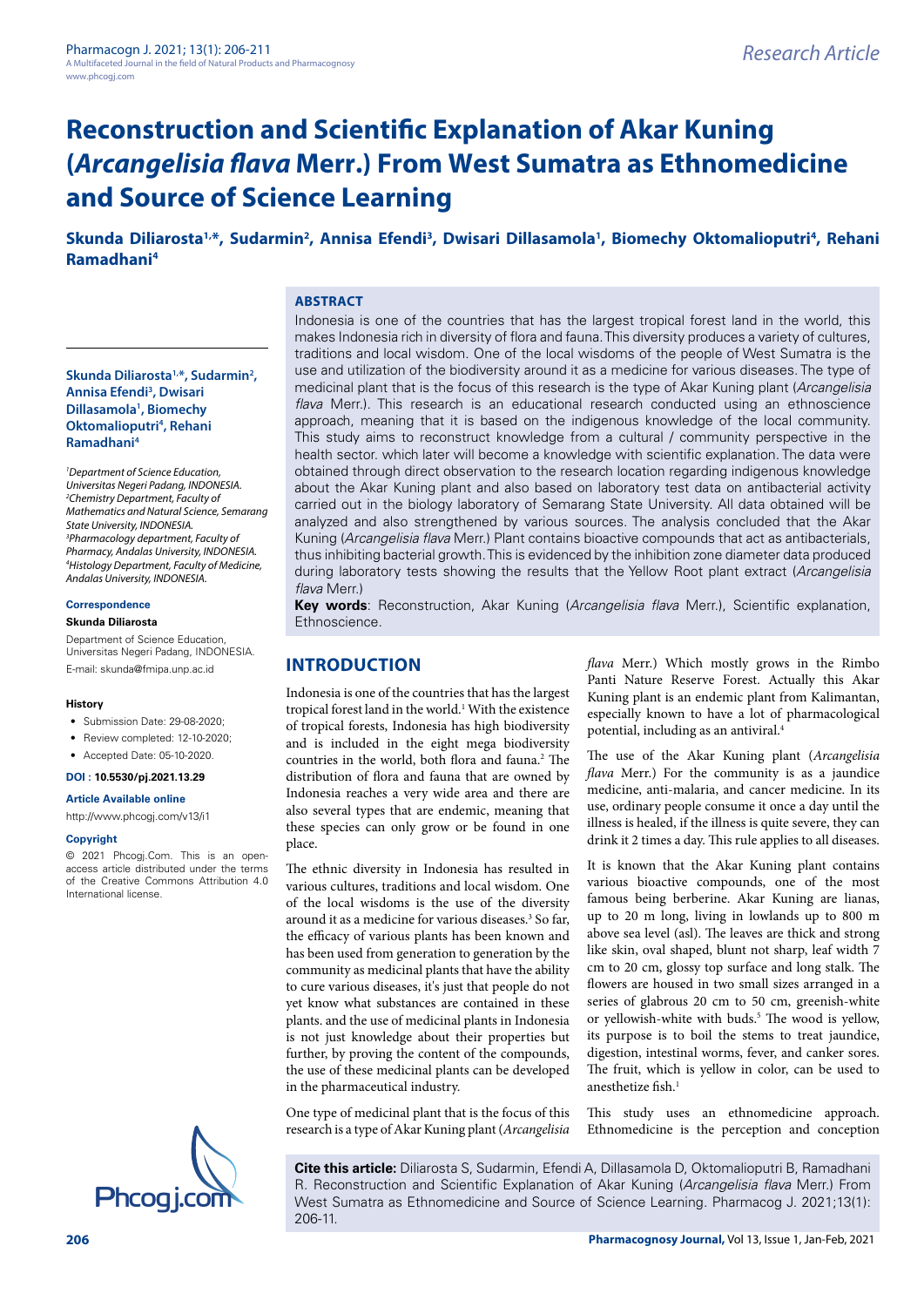of local people in understanding health or research that addresses traditional medical systems.6 The purpose of conducting this ethnomedicine research is to see from a cultural / community point of view in the health sector, which will later be reconstructed into knowledge with scientific explanations. The need to reconstruct indigenous peoples' knowledge is known as scientific knowledge reconstruction.7

Ethnomedicin study is one way to document and collect information about the use of plants as medicinal substances by people in West Sumatra. This article will reveal what ethnomedicin studies in Indonesia are and their research methods. It is hoped that this paper will be used as a reference in developing ethnomedicine research in Indonesia.

Documenting the use of medicinal plants is a race against time, this is due to the excessive harvesting of biological resources (over exploitation) and of course this has an impact on the loss of biodiversity in Indonesia. Kartawinata (2010) stated that the rate of species loss is in line with the rate of loss of local knowledge.<sup>8</sup> Besides ethnomedicine, this research also touches on ethnopharmacology, which is the study of the use of plants that have pharmacological effects that are related to treatment and health care by certain communities.<sup>9,10</sup>

# **RESEARCH METHODS**

## Types of research

This research is a qualitative research followed by an experiment, the qualitative method is descriptive analysis. This qualitative research uses an ethnoscience approach, $7$  which is used to reconstruct and explain scientific knowledge based on people's beliefs about the Akar Kuning plant (*Arcangelisia flava* Merr.) As a medicine for various diseases. Ethnoscience means more or less knowledge possessed by a nation or more precisely a certain ethnic group or social group, and then elevated to a proven scientific knowledge. The experiment carried out was the phytochemical test of the Akar Kuning plant extract (*Arcangelisia flava* Merr.).

#### Ethnomedicine data collection

In this study, data were obtained by interview. Interviews were conducted with 3 (three) men aged 48 to 67 years. They are the natives of Palupuh who live in the vicinity of the Nature Reserve where the yellow root plant can be found. The people around this forest are accustomed to using this Akar Kuning as a medicine for various diseases. Salman is one of the local residents who believe / believe in and have used this plant as an upset stomach and tumor medicine and feel the effects or benefits of the Akar Kuning plant (*Arcangelisia flava* Merr.). The benefits that have been felt by Mr. Salman after consuming this Akar Kuning plant are the complaints of gastric pain he suffered slowly reduced and healed. This was also felt by other respondents, where their tumors disappeared

This research is an ethnomedic research, which is research whose data is obtained through face-to-face interviews.<sup>11</sup> The focus of this research includes: (1) the local name Akar Kuning (*Arcangelisia flava* Merr.); (2) plant characteristics; (3) the use of Akar Kuning plants for local communities; (4) how to make extract from Akar Kuning; (5) additives for extract making. In addition, the investigation is also based on data from the results of the antibacterial activity test against *Bacillus subtilis*  and *Escherichia coli*.

#### Phytochemical test

The steps of this research are phytochemical test and bioactivity test of *Escherichia coli* root extract (gram negative bacteria). The phytochemical test procedure includes several steps. First, identification of alkaloids using Mayer and Dragendorf reagents. The extract, as a result of isolation using methanol as a solvent, was shaken. If a

white or orange-red precipitate is formed after Dragendoft reagent is added, it means that Akar Kuning extract (*Arcangelisia flava* Merr.) Contains Alkaloids. Second, identification of steroids and terpenoids using Liberman Buchard. If red or purplish-red fog forms, then Akar Kuning isolate (*Arcangelisia flava* Merr.) Contains terpenoids, and if green or bluish-green mist forms, Akar Kuning isolate (*Arcangelisia flava* Merr.) Is holding steroids. Third, flavonoid test by inserting a few drops of the water fraction of Akar Kuning isolate (*Arcangelisia flava*  Merr.) into a test tube, then adding Mg metal powder and a few drops of concentrated HCl. If it turns pink to red (except for isoflavones), then the isolates carry flavonoids. Fourth, phenolic identification by adding a few drops of the water fraction of the Akar Kuning isolate (*Arcangelisia flava* Merr.) Into a test tube, then adding a few drops of FeCl3. If it turns blue or purplish-blue, the isolate is declared phenolic-positive. Finally, identification of saponins by inserting 1 mL of water fraction of Akar Kuning isolate (*Arcangelisia flava* Merr.) Into a test tube then shaken for 1-2 minutes. If temporal foam (which lasts about 5 minutes) forms, the isolate is saponin-positive.

#### Data analysis

The research data obtained through interviews with sources were analyzed. The data was then reconstructed based on Hempel.<sup>12</sup> To strengthen the reconstruction, data from the extract bioactivity test results against *Bacillus subtilis* and *Escherichia coli* are needed. Then conclusions are made based on the experimental results.

Jisana mentions that everyone involved in the consumption process is a consumer.12 In Law Number 8 of 1999 article 1 paragraph 2 concerning consumer protection, that consumers are users of goods or services available in society, both for the interests of themselves, their families, other people, and other creatures and not for sale. Consumer behavior is the study of processes involved when individuals or groups choose, buy, use, or manage products, services, ideas or experiences to satisfy consumer needs and wants.<sup>13</sup>

# **RESULTS AND DISCUSSION**

# Reconstruction of scientific knowledge based on public trust

After the research team conducted interviews with several respondents in locations where the Akar Kuning was found found in Palupuah, Kab. Agam. The observation image is arranged in Figure 1. The observation pictures are arranged in Figure 1.

The resource person answered questions based on his knowledge, namely the local name of Akar Kuning (*Arcangelisia flava* Merr.), Plant characteristics, the use of the Akar Kuning plant for the local community, how to make extracts from Akar Kuning and additives for making extracts. The results of interviews with resource persons are presented in Table 1.

The results of the interviews as presented in Table 1 explain that the community consumes Akar Kuning by brewing or boiling the stem and drinking it as tea. The tea extracted from the Akar Kuning plant has a yellow color. In a scientific context, this process is referred to as a maceration process. To treat stomach pain, the dose of Akar Kuning boiled water is drunk every day until it heals. Akar Kuning is shown in Figure 2.

In previous studies, it was found that the Akar Kuning (*Arcangelisia flava* Merr) contains chemical compounds, including saponins, flavonoids and tannins, besides that the roots also contain glycosides and alkaloids, especially the isokuinolin group, namely berberine, jatrorizin, and palmatin. There are also some minor alkaloids such as columbamine dehidrokoridalmin, homoaromolin and talifendin, and fibraleucin terpenes, and fibraurin has several activities such as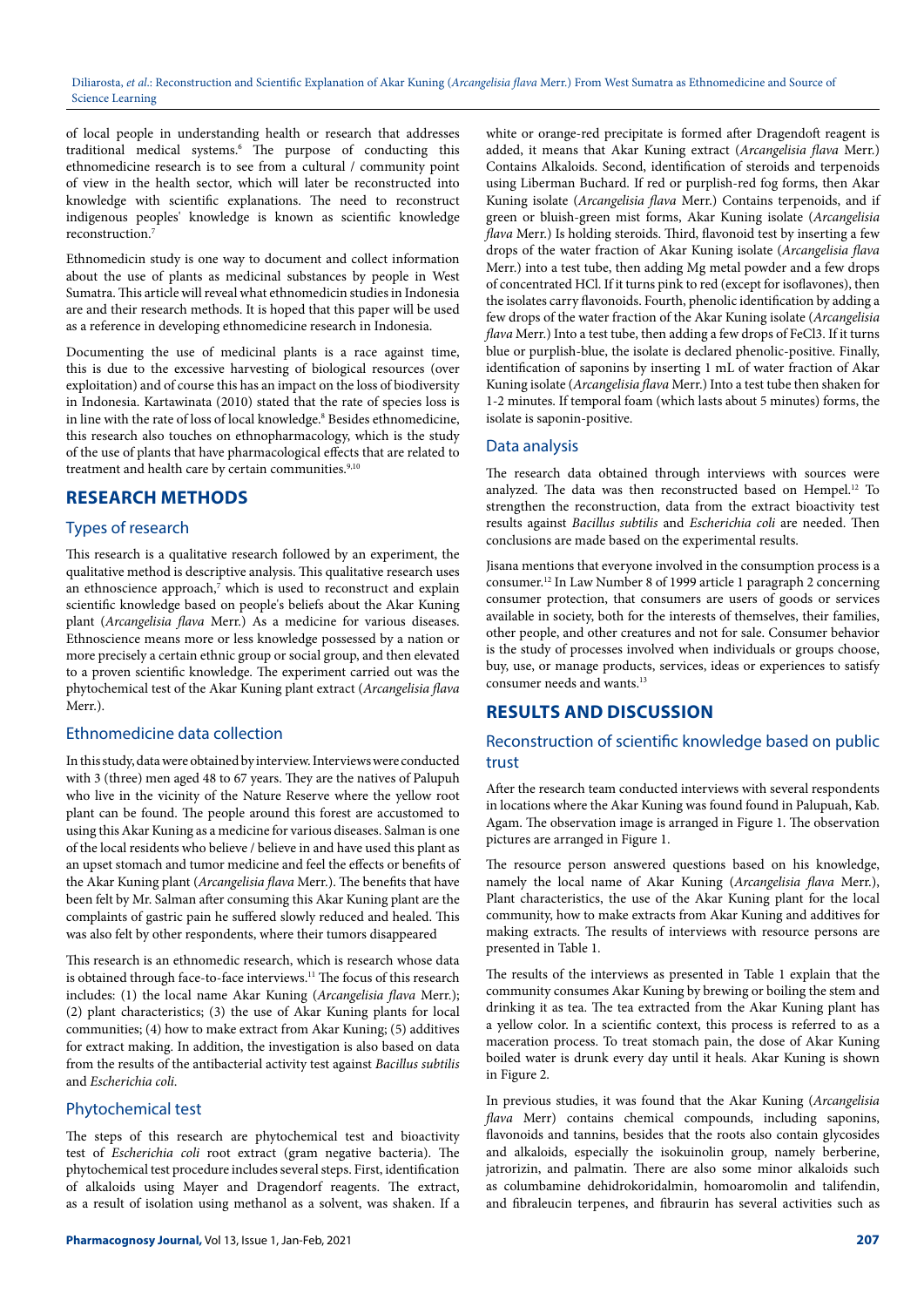

**Figure 1:** The research team and resource.



**Figure 2:** Akar Kuning.

#### **Table 1: Interview results.**

antifungal, antiasma, antibacterial, anti-tumor, anti-malarial and antiinflammatory.<sup>13</sup>

In Indonesia, this plant has various names, including Tali Uning, Oyod Sirawan, and Katola.14 Generally, people of Southeast Asia use this plant as traditional medicine, including to treat digestive disorders and as an anti-diarrhea and anti-bacterial which is significant for bacteria.15

In the Southeast Sulawesi area, this decoction of A. flava stems is used as an anti-diarrheal with very visible properties. This is caused by the chemical compounds contained in A. flava, namely glycosides and alkaloids, especially the isokuinolin group, namely berberine, jatrorizin, and palmatin.13 Furthermore, researchers from Taiwan reported that berberine, jatrorizin, and palmitin contained in the ethanol extract of Mahonia oiwakensis Hayata, were shown to inhibit inflammation in test animals induced by acetic acid, formalin, and carrageenan.<sup>16</sup>

#### Phytochemical test results

The steps of this research were phytochemical test and bioactivity test of Akar Kuning extract against Bacillus subtilis (gram positive bacteria) and *Escherichia coli* (gram negative bacteria). The results of this study are then compared with previous studies to produce a reconstruction of established scientific knowledge.

The phytochemical test procedure includes several steps. First, identification of alkaloids using Mayer and Dragendorf reagents. The extract, as a result of isolation using methanol as a solvent, was shaken. If a white or orange-red precipitate is formed after Dragendoft reagent is added, it means that Akar Kuning extract (*Arcangelisia flava* Merr.) Contains Alkaloids. Second, identification of steroids and terpenoids using Liberman Buchard. If red or purplish-red fog forms, then Akar Kuning isolate (*Arcangelisia flava* Merr.) Contains terpenoids, and if green or bluish-green mist forms, Akar Kuning isolate (*Arcangelisia* 

| No.              | <b>Focus Question</b>                                                   | <b>Informant's Answer</b>                                                                                                                                                                                                                                                                                                                                                                                                                                | Result of reconstruction of scientific knowledge                                                                                                                                                                                                                                                                                                                               |  |  |  |
|------------------|-------------------------------------------------------------------------|----------------------------------------------------------------------------------------------------------------------------------------------------------------------------------------------------------------------------------------------------------------------------------------------------------------------------------------------------------------------------------------------------------------------------------------------------------|--------------------------------------------------------------------------------------------------------------------------------------------------------------------------------------------------------------------------------------------------------------------------------------------------------------------------------------------------------------------------------|--|--|--|
| 1.               | The local name of Akar kuning                                           | Akar Kuning (Arcangelisia Flava Merr)                                                                                                                                                                                                                                                                                                                                                                                                                    |                                                                                                                                                                                                                                                                                                                                                                                |  |  |  |
| $\overline{2}$ . | Characteristics of Akar Kuning plants                                   | Leaf: oval with five leaf bones at the base<br>Leaf Color: green<br>Flower: appears on the axillary leaves and on the trunk<br>Flower Color: yellow.                                                                                                                                                                                                                                                                                                     |                                                                                                                                                                                                                                                                                                                                                                                |  |  |  |
| 3.               | community                                                               | Root: roots creeping up and wrapped around the stem.<br>As a jaundice, anti-malaria, cancer drugs.<br>The use of Akar Kuning plants for the People usually use it once a day until the disease is cured, if the<br>illness is severe, you can drink it 2 times a day. This rule applies to Akar Kuning (Arcangelisia Flava Merr) contains<br>all diseases.                                                                                               | compounds,<br>including<br>chemical<br>saponins,                                                                                                                                                                                                                                                                                                                               |  |  |  |
| 4.               | The part where the Akar Kuning plant<br>is a traditional medicine       | Root                                                                                                                                                                                                                                                                                                                                                                                                                                                     | flavonoids and tannins, besides that the roots also<br>contain glycosides and alkaloids, especially the                                                                                                                                                                                                                                                                        |  |  |  |
| 5.               | How to make herbal extracts or<br>products from Akar Kuning             | In making extracts, the ingredients used are the roots, for the<br>process as follows:<br>Cut the Akar Kuning as big as the index finger<br>2. Then dry the Akar Kuning in the sun<br>3. After the Akar Kuning are completely dry.<br>4. Next, make the extract by boiling water until it boils until the<br>water turns yellow<br>5. If you boil 2 cups of water, the boiled water will later become A., S. Duggal, N. Kaur & J. Singh. 2010)<br>1 cup. | isokuinolin group, namely berberine, jatrorizin,<br>and palmatin. There are also several minor<br>alkaloids such as columbamine dehydrocoridalmin,<br>homoaromolin and talifendin, as well as fibraleucin<br>terpenes, and fibraurin which have several activities<br>such as antifungal, antiasma, antibacterial, anti-<br>tumor, anti-malarial and anti-inflammatory (Singh, |  |  |  |
| 6.               | How to use herbal extract from the<br>Akar Kuning [mixed with anything] | The way to use it is as follows:<br>1. Boil 1 liter of water<br>2. Put 10 grams of Akar Kuning without any mixture<br>3. Wait for the water to turn yellow<br>Note: consumed in the morning and evening after meals, the use<br>of Akar Kuning as medicine depends on the type of illness you are<br>suffering from.                                                                                                                                     |                                                                                                                                                                                                                                                                                                                                                                                |  |  |  |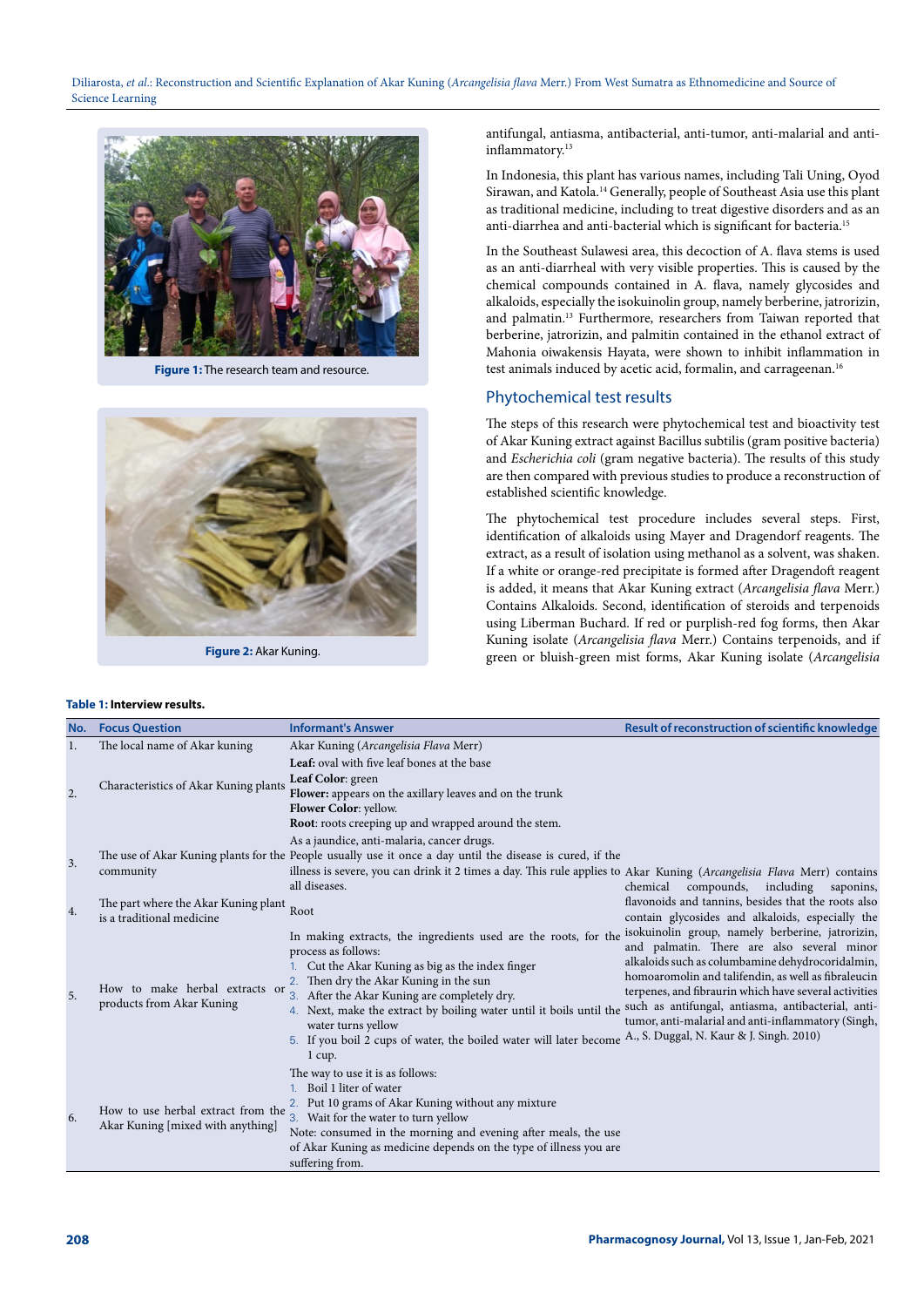| 7. | Community<br>behavior<br>Kuning crops / forests<br>(Care and love the environment) | Currently, public knowledge is not sufficient in terms of protection.<br>According to informants who know the exact area of this Akar<br>Kuning plant in Palupuah and Rimbo Panti, the existence of this<br>patterns tree is quite a lot in the surrounding forest along with Bajakah.<br>in conserving or protecting Akar However, what is very worrying at this time is that there have<br>been exploitation actions against this medicinal plant. This can be<br>seen from the large number of orders for Akar Kuning plant Akar<br>Kuning by India and the local community simply removing these<br>Akar Kuning without thinking about the long-term impact that will<br>arise if these Akar Kuning plants continue to be sent abroad. |
|----|------------------------------------------------------------------------------------|--------------------------------------------------------------------------------------------------------------------------------------------------------------------------------------------------------------------------------------------------------------------------------------------------------------------------------------------------------------------------------------------------------------------------------------------------------------------------------------------------------------------------------------------------------------------------------------------------------------------------------------------------------------------------------------------------------------------------------------------|
|    | How to propagate Akar Kuning plants<br>[nursery]                                   | For nurseries that have never been done in the area around the<br>research location, this is because the community still thinks that<br>the Akar Kuning will always be available and will not run out.                                                                                                                                                                                                                                                                                                                                                                                                                                                                                                                                     |
| 9. | plant as medicine                                                                  | Based on the experience of the informant after consuming the<br>extract from the Akar Kuning plant, it was known that the stomach<br>Experience using the Akar Kuning disease suffered was slowly decreasing and within 2 months it was<br>declared cured. Not only curing stomach pain, but the benefits were<br>also felt for tumors, based on the informant's explanation within 3<br>months of the lumps on his body, already lost.                                                                                                                                                                                                                                                                                                    |

Address : Palupuah, Kab. Religion

*flava* Merr.) Is holding steroids. Third, the flavonoid test by inserting a **Table 2: Antibacterial activity test results.** few drops of the water fraction of the Akar Kuning isolate (*Arcangelisia flava* Merr.) Into the test tube. then add Mg metal powder and a few drops of concentrated HCl. If it turns pink to red (except for isoflavones), then the isolates carry flavonoids. Fourth, phenolic identification by adding a few drops of the water fraction of the Akar Kuning isolate (*Arcangelisia flava* Merr.) Into a test tube, then adding a few drops of FeCl3. If it turns blue or purplish-blue, the isolate is declared phenolic-positive. Finally, identification of saponins by inserting 1 mL of water fraction of Akar Kuning isolate (*Arcangelisia flava* Merr.) Into a test tube then shaken for 1-2 minutes. If temporal foam (which lasts about 5 minutes) forms, the isolate is saponin-positive. Fourth, phenolic identification by adding a few drops of the water fraction of the Akar Kuning isolate (*Arcangelisia flava* Merr.) Into a test tube, then adding a few drops of FeCl3. If it turns blue or purplish-blue, the isolate is declared phenolic-positive. Finally, identification of saponins by inserting 1 mL of water fraction of Akar Kuning isolate (*Arcangelisia flava* Merr.) Into a test tube then shaken for 1-2 minutes. If temporal foam (which lasts about 5 minutes) forms, the isolate is saponin-positive. Fourth, phenolic identification by adding a few drops of the water fraction of the Akar Kuning isolate (*Arcangelisia flava* Merr.) Into a test tube, then adding a few drops of FeCl3. If it turns blue or purplish-blue, the isolate is declared phenolic-positive. Finally, identification of saponins by inserting 1 mL of water fraction of Akar Kuning isolate (*Arcangelisia flava* Merr.) Into a test tube then shaken for 1-2 minutes. If temporal foam (which lasts about 5 minutes) forms, the isolate is saponin-positive. Saponin identification by inserting 1 mL of water fraction of Akar Kuning isolate (*Arcangelisia flava* Merr.) into a test tube then shaking it for 1-2 minutes. If temporal foam (which lasts about 5 minutes) forms, the isolate is saponin-positive. Saponin identification by inserting 1 mL of water fraction of Akar Kuning isolate (*Arcangelisia flava* Merr.) into a test tube then shaking it for 1-2 minutes. If temporal foam (which lasts about 5 minutes) forms, the isolate is saponin-positive.

A series of laboratory work was carried out to provide scientific explanations for indigenous people's beliefs about Akar Kuning as a cure for various diseases.

#### Scientific explanation of indigenous people's beliefs about Akar Kuning (*Arcangelisia flava* Merr.)

Indigenous people's beliefs about Akar Kuning (*Arcangelisia flava*  Merr.) As a medicine for various diseases can be explained scientifically based on the data that has been obtained.

| <b>Sample</b>         | <b>Deuteronomy</b> | Inhibition zone diameter |                         |
|-----------------------|--------------------|--------------------------|-------------------------|
|                       |                    | <b>Bacillus subtilis</b> | <b>Eschirichia coli</b> |
| Water + Akar          |                    | $9 \text{ mm}$           | $9.75$ mm               |
| Kuning                | $\mathfrak{D}$     | $11 \text{ mm}$          | 7.75 mm                 |
| Akar Kuning           |                    | $14.5 \text{ mm}$        | $9.5 \text{ mm}$        |
| Water Methanol<br>70% | $\mathcal{P}$      | $10.25 \text{ mm}$       | $8.5 \text{ mm}$        |
| Benzene + Akar        |                    | $12.75 \text{ mm}$       | $10.5 \text{ mm}$       |
| Kuning                | $\mathfrak{D}$     | $10.75 \text{ mm}$       | $11 \text{ mm}$         |

#### **Table 3: Inhibition zone diameter category.**

| <b>Diameter</b> | <b>Power of Inhibition</b> |
|-----------------|----------------------------|
| $\leq 5$ mm     | Weak                       |
| $6 - 10$ mm     | Moderate                   |
| $11 - 20$ mm    | Strong                     |
| $\geq$ 21 mm    | Very strong                |

Antibacterial activity test was carried out twice against *Bacillus subtilis*  and *Escherichia coli*. Observations were made on three mixtures of Akar Kuning, namely water Akar Kuning, 70% methanol Akar Kuning, and benzene Akar Kuning. In the water Akar Kuning sample, the inhibition diameter against *Bacillus subtilis* was 9 mm and 11 mm and the *Escherichia coli* bacteria were 9.75 mm and 7.75 mm. Furthermore, in the Akar Kuning sample of 70% methanol, it was found that the inhibition diameter against *Bacillus subtilis* was 14.5 mm 10.5 mm while the inhibition diameter against *Escherichia coli* was 9.5 mm and 8.5 mm. And finally in the yellow benzene root sample, the inhibition diameter against *Bacillus subtilis* was 12.75 mm 10.75 mm, while the inhibition diameter against *Escherichia coli* was 10.5 mm and 11 mm. The value of inhibition generated in each sample has its own meaning. The width of the diameter of the inhibition zone formed can be used as a parameter to determine the strength of the bioactive compounds contained in the Akar Kuning extract.

Judging from Table 2, for samples of water Akar Kuning s have strong antibacterial activity against *Bacillus subtilis* and have moderate antibacterial activity against *Escherichia coli* bacteria. Furthermore, for the Akar Kuning sample, 70% methanol had strong antibacterial activity against *Bacillus subtilis* and had moderate antibacterial activity against *Escherichia coli* bacteria. And finally, for the yellow benzene

Age : 48 -67 years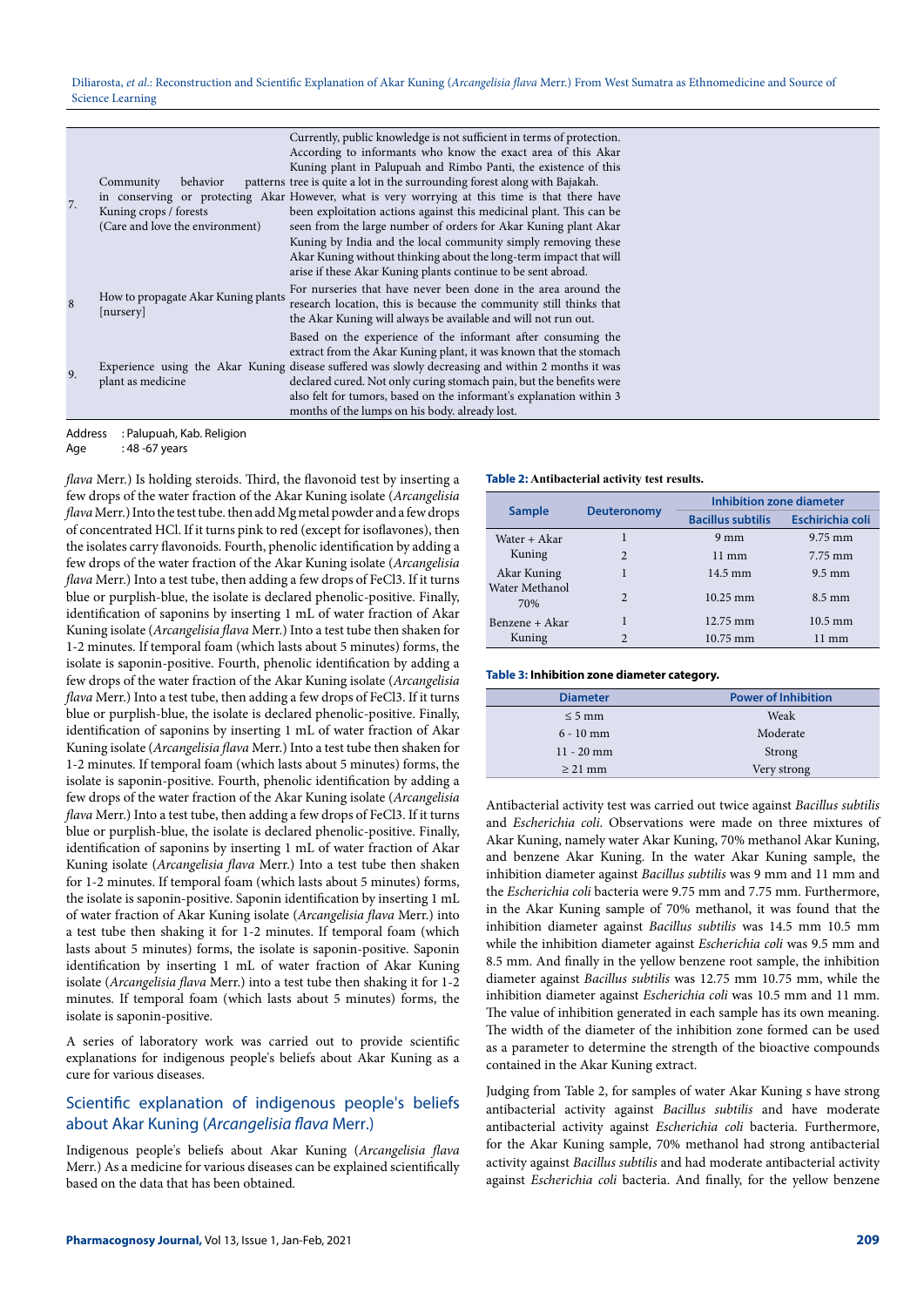root sample, it has strong antibacterial activity, both against *Bacillus subtilis* and against *Escherichia coli*.

Based on the inhibition zone diameter category table, it can be said that the wider the formed inhibition zone indicates the greater the strength of bioactive compounds in inhibiting bacterial growth.<sup>17</sup> According to Setiabudy, a certain antibacterial agent can increase its activity if its antibacterial level is increased beyond the minimum inhibitory level.<sup>18</sup>

It is known that the stems of this Akar Kuning plant contain protoberberine alkaloid compounds consisting of berberine and palmatin. The alkaloid protoberberin was stated to be active as an antibiotic against Gram-positive and Gram-negative bacteria, where in the study that acted as gram-positive was *Bacillus subtilis* and the one acting as gram-negative was *Escherichia coli*. 19 Alkaloid compounds (berberine and columbine) can interfere with the formation of cross bridges of peptidoglycan components in bacterial cells, so that the cell wall layer is not formed completely and causes death in these cells.<sup>20</sup> That is a scientific explanation departing from the public's belief that the Akar Kuning plant functions as a medicine for various diseases.

# **CONCLUSIONS**

Based on the data obtained, it can be concluded that the Akar Kuning plant extract (*Arcangelisia flava* Merr.) Has bioactive compounds that act as antibacterials and can inhibit bacterial growth.

#### **SUGGESTION**

Based on the results of this study, it can be useful for documenting medicinal plants that have the ability to cure various diseases. For further research, we can look for other plants that have similar properties to the Akar Kuning plant.

#### **REFERENCES**

- 1. Matsjeh, S. (2009). Pemanfaatan Bahan Alam Nabati Yang Berpotensi Sebagai Bahan Baku Senyawa Obat. Makalah pembicara tamu Seminar Nasional di Fakultas Farmasi Universitas Tanjungpura, 16 Februari 2009.
- 2. Subiandono E, Heriyanto NM. Kajian Tumbuhan Obat Akar Kuning (*Arcangelisia flava* Merr.) di Kelompok Hutan Gelawan, Kabupaten Kampar, Riau. Buletin Plasma Nuftah. 2009;15:43-4.
- 3. Amir, H., Murcitro, B. A., & Kassim, M. (2017). The Potential Use of Phaleria Macrocarpa Leaves Extract As An Alternative Drug For Breast Cancer Among Women Living In Poverty. Asian Journal For Poverty Studies 3(2) , 138 - 145.
- 4. Sudarsono, Setyowati EP. Pengaruh ekstrak batang larut air kayu kuning (*Arcangelisia flava* L. Merr) terhadap penghambatan pertumbuhan Candida albicans ATCC 10231 dan Trichophyton mentagrophytes in vitro. Biologi Kedokteran & Kimia Produk Alami 2014; 3 (1): 15-9.
- 5. Widyatmoko, D. and F. Zick. 1998. The flora of Bukit Tiga Puluh National Park, Kerumutan Sanctuary and Mahato Protective Reserve, Riau, Indonesia. Indonesia Botanis Gardens in collaboration with Yayasan Sosial Chevron dan Texmaco Indonesia.Bhasin, V., Ethno.Med., (2017), 1 (1), 1-20.
- 6. Sudarmin, Zaenuri, Sumarni, W. (2019). Pengembangan Model Pembelajaran Sains Berbasis Kearifan Lokal. Laporan Penelitian. Universitas Negeri Semarang.
- 7. Kartawinata, K. (2010). Dua Abad Mengungkap Kekayaan Flora dan Ekosistem Indonesia. Dalam: Sarwono Prawirohardjo Memorial Lecture X. LIPI. 23 Agustus 2010. Jakarta.
- 8. Walujo, E., (2013). Etnofarmakologi: Saintifikasi Pengetahuan untuk Pengembangan Industri Kimia dan Farmasi di Indonesia.
- 9. Manar, PA, (2018). Pengetahuan Etnofarmakologi Tumbuhan Alang-Alang (*Imperatacylindrica* L.) oleh Beberapa Masyarakat Etnik di Indonesia, TM Conference Series 01 (2018): 114–116, online:https: // talenta confseries .usu. ac.id.
- 10. Akbulut, S., & Bayramoglu, M. (2013). The Trade and Use of Some Medical and Aromatic Herbs in Turkey. Ethno Med, 7(2} , 67-77
- 11. Hempel, C. (2014). Scientific Explanation, Stanford Encyclopedia Philosophy.
- 12. Singh, A., S. Duggal, N. Kaur & J. Singh. 2010. Berberin: alkaloid with wide spectrum of pharmacological activities. Journal of Natural Product 3: 64-75.
- 13. Artyani T. 2014. Efek antidepresan ekstrak larut air akar kuning *Arcangelisia flava* (L.) Merr pada mencit Balb-C ditinjau dari immobility time dengan metode forced swim test. Skripsi. Fakultas Farmasi Universitas Gadjah Mada.
- 14. Larisu, M. A. 2011. Kajian ilmiah air rebusan batang katola (*Arcangelisia flava* (L) Merr) obat tradisional diare berdarah masyarakat Kabupaten Muna Sulawesi Tenggara. Tesis. Program Pascasarjana Fakultas
- 15. Chao, J, J.W. Liao, W.H. Peng, M.S. Lee, L.H. Pao & H.Y. Cheng. 2013. Antioxidant, analgesic, antiInflammatory, and hepatoprotective ffects of the ethanol extract of Mahonia oiwakensis stem. Int. J. Mol. Sci. 14: 2928-2945
- 16. Lay, Bibiana W, Hastowo, Sugyo. Mikrobiologi. Jakarta: Rajawali Press, 1992; p. 32.
- 17. Setiabudy R. Antimikroba. In: Tanu I, editor. Farmakologi dan Terapi (5th ed). Jakarta: EGC, 2008; p. 585.
- 18. Yuliasri J, Praptiwi, Fathoni A, Agusta A. Bioproduksi Floroglusinol Oleh Jamur Endofit Coelpmyecetes Afas-F3 yang Diisolasi dari Tumbuhan Archangelesia flava L. Merr. Berk Penel Hayati. 2011;16:169-72.
- 19. Robinson T. Kandungan Organik Tumbuhan Tinggi. Bandung: ITB; 1995; p. 281-5.